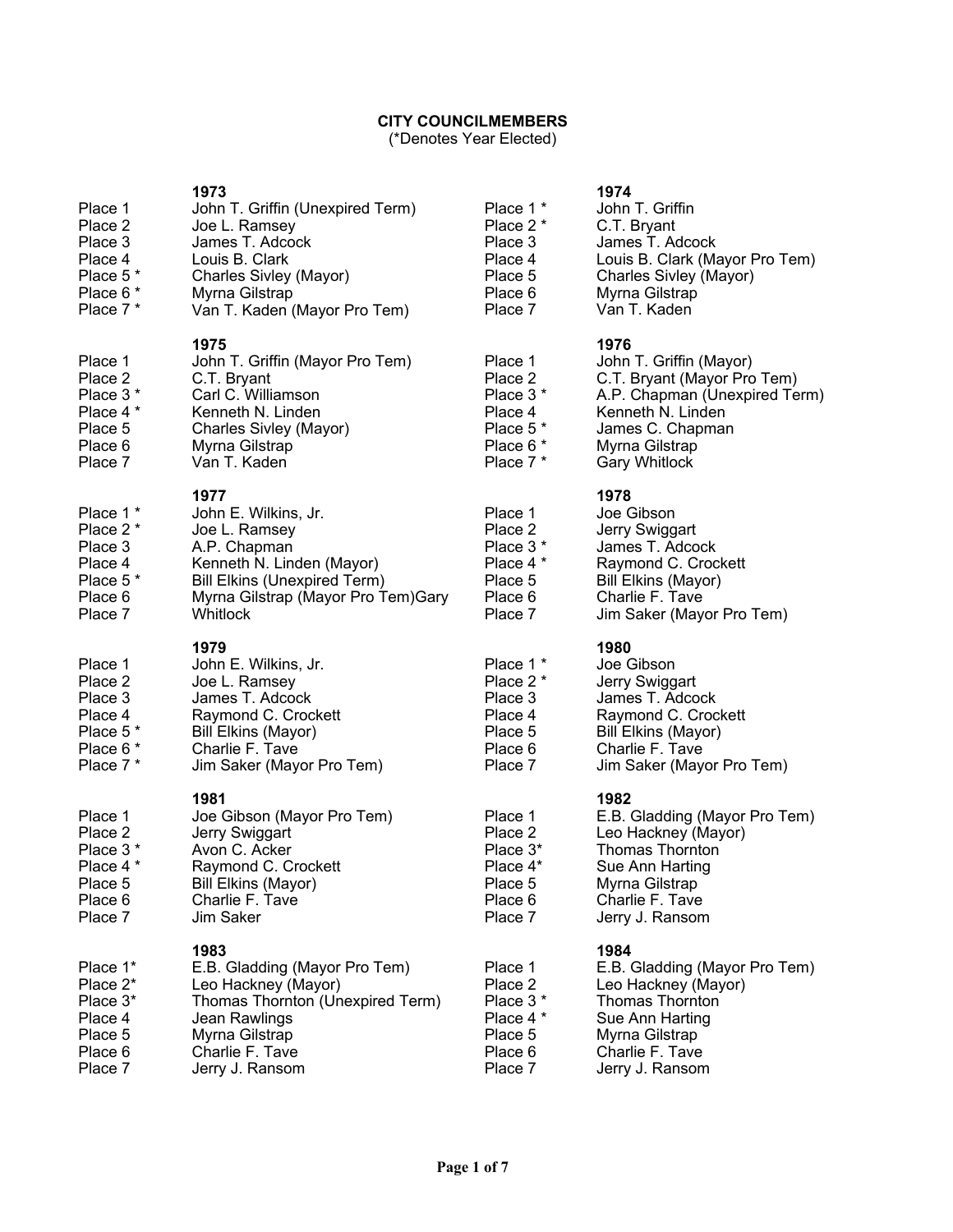| Place 1<br>Place 2<br>Place 3*                                                           | 1985<br>E.B. Gladding (Mayor Pro Tem)<br>Leo Hackney<br>Gordon Jones (Unexpired Term)                                                                                                           | Place 1 *<br>Place 2 *<br>Place 3                                           | 1986<br>E.B. Gladding<br><b>Frank Wertz</b><br>Gordon Jones<br>Tom R. Johnson                                                                                           |
|------------------------------------------------------------------------------------------|-------------------------------------------------------------------------------------------------------------------------------------------------------------------------------------------------|-----------------------------------------------------------------------------|-------------------------------------------------------------------------------------------------------------------------------------------------------------------------|
| Place 4*<br>Place 5 <sup>*</sup><br>Place 6*<br>Mayor*                                   | Tom R. Johnson (Unexpired Term)<br>Myrna Gilstrap<br>Dwayne Patterson<br>Bill F. Morgan                                                                                                         | Place 4<br>Place 5<br>Place 6<br>Mayor                                      | Myrna Gilstrap<br>Dwayne Patterson<br>Bill F. Morgan                                                                                                                    |
| Place 1<br>Place 2<br>Place 3*<br>Place 4*<br>Place 5<br>Place 6<br>Mayor                | 1987<br>E.B. Gladding<br><b>Frank Wertz</b><br>Gerard Brackeen<br>Sue Ann Harting<br>Myrna Gilstrap (Mayor Pro Tem)<br>Dwayne Patterson<br>Bill F. Morgan                                       | Place 1<br>Place 2<br>Place 3<br>Place 4<br>Place 5*<br>Place 6 *<br>Mayor  | 1988<br>E. B. Gladding (Mayor Pro Tem)<br><b>Frank Wertz</b><br>Gerard Brackeen<br>Sue Ann Harting<br><b>Charles Austin</b><br>John Sanches<br>Bill F. Morgan           |
| Place 1 *<br>Place 2 *<br>Place 3<br>Place 4<br>Place 5<br>Place 6<br>Mayor              | 1989<br><b>Byron Chitwood</b><br><b>Guy Long</b><br>Gerard Brackeen<br>Sue Ann Harting (Mayor Pro Tem)<br><b>Charles Austin</b><br>John Sanches<br>Bill F. Morgan                               | Place 1<br>Place 2<br>Place 3 *<br>Place 4 *<br>Place 5<br>Place 6<br>Mayor | 1990<br><b>Byron Chitwood</b><br>Guy Long (Mayor Pro Tem)<br>Howard English<br>Sue Ann Harting<br><b>Charles Austin</b><br>John Sanches<br>Bill F. Morgan               |
| Place 1*<br>Place 2*<br>Place 3<br>Place 4<br>Place 5 <sup>*</sup><br>Place 6*<br>Mayor* | 1991<br>Earl Odneal (Unexpired Term)<br>Leo Hackney (Unexpired Term)<br><b>Howard English</b><br>Sue Ann Harting (Mayor Pro Tem)<br>Joyce Ann Jeffery<br><b>Bertha Simmons</b><br>E.B. Gladding | Place 1 *<br>Place 2 *<br>Place 3<br>Place 4<br>Place 5<br>Place 6<br>Mayor | 1992<br><b>Byron Chitwood</b><br>Leo Hackney<br><b>Howard English</b><br>Sue Ann Harting (Mayor Pro Tem)<br>Joyce Ann Jeffery<br><b>Bertha Simmons</b><br>E.B. Gladding |
| Place 1<br>Place 2<br>Place 3*<br>Place 4*<br>Place 5*<br>Place 6<br>Mayor               | 1993<br><b>Byron Chitwood</b><br>Leo Hackney (Mayor Pro Tem)<br><b>Howard English</b><br><b>Hattie Tennison</b><br>Pat Adams<br><b>Bertha Simmons</b><br>E.B. Gladding                          | Place 1<br>Place 2<br>Place 3<br>Place 4<br>Place 5*<br>Place 6*<br>Mayor*  | 1994**<br>Byron Chitwood (Mayor Pro Tem)<br>Leo Hackney<br><b>Howard English</b><br>Hattie Tennison<br>Pat Adams (Mayor Pro Tem)<br>Rodney Hood<br>Sue Ann Harting      |

\*\* Mayor Gladding passed away on 3/13/94. Leo Hackney served as Mayor until Sue Ann was sworn in on 5/10/94. Pat Adams was elected as Mayor Tem on 3/22/94 and served until Byron Chitwood was elected for a full-year term on 5/10/94.

|           | 1995                        |                      | 1996                           |
|-----------|-----------------------------|----------------------|--------------------------------|
| Place 1 * | <b>Byron Chitwood</b>       | Place 1              | Byron Chitwood (Mayor Pro Tem) |
| Place 2 * | Leo Hackney                 | Place 2              | Leo Hackney                    |
| Place 3   | Howard English              | Place 3 <sup>*</sup> | Betty English                  |
| Place 4   | <b>Hattie Tennison</b>      | Place 4 *            | Hattie Tennison*               |
| Place 5   | Pat Adams                   | Place 5              | Pat Adams                      |
| Place 6   | Rodney Hood (Mayor Pro Tem) | Place 6              | Rodney Hood                    |
| Mayor     | Sue Ann Harting             | Place 7              | Sue Ann Harting                |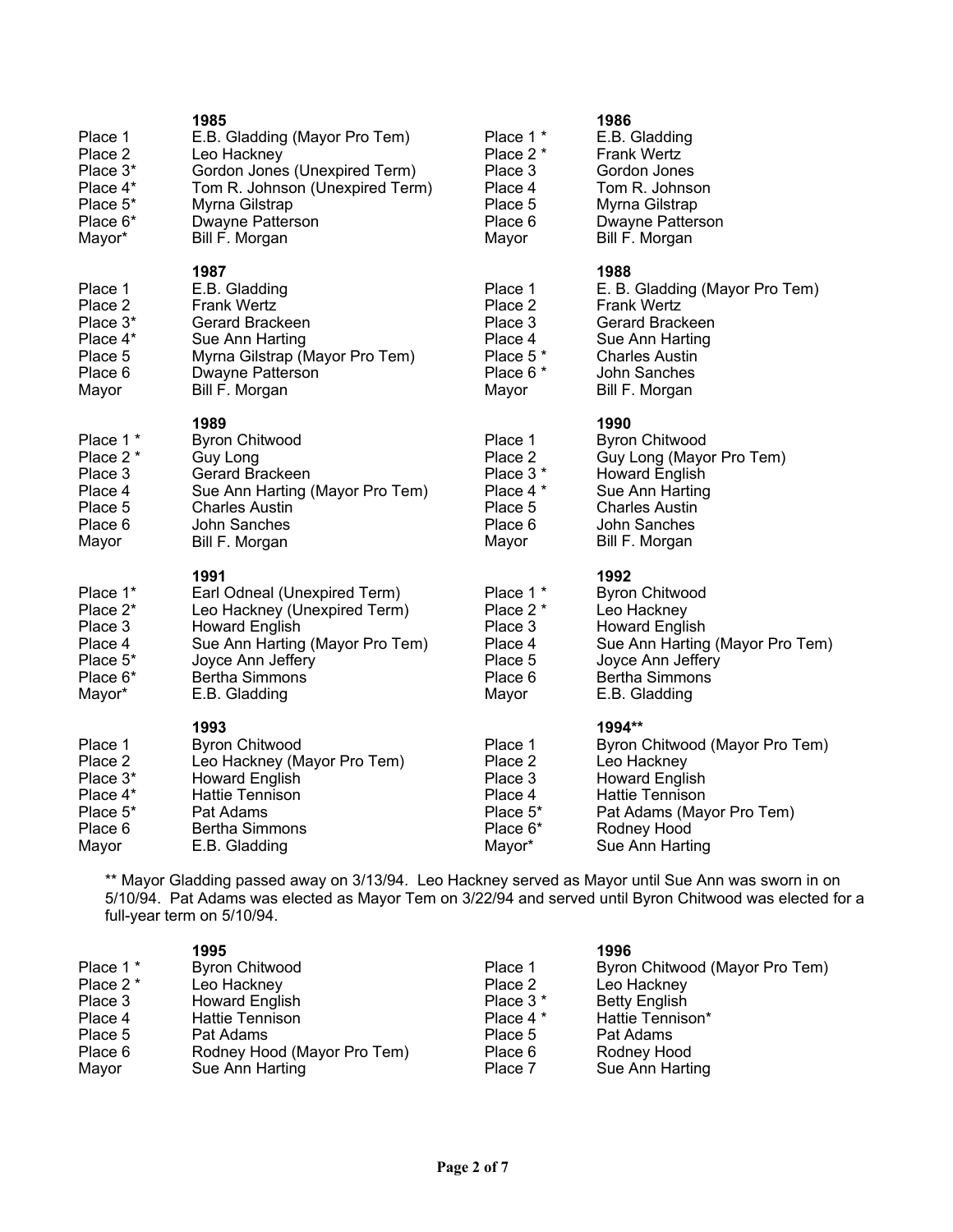| Place 1<br>Place 2<br>Place 3<br>Place 4<br>Place 5*<br>Place 6*<br>Mayor *            | 1997<br>Byron Chitwood (Mayor Pro Tem)<br>Leo Hackney<br><b>Betty English</b><br>Hattie Tennison<br><b>Houston McLendon</b><br>Rodney Hood<br>Sue Ann Harting      | Place 1*<br>Place 2*<br>Place 3<br>Place 4<br>Place 5<br>Place 6<br>Mayor  | 1998<br>Dan l<br>John<br><b>Betty</b><br>Hatti<br>Hous<br>Rodr<br>Sue                 |
|----------------------------------------------------------------------------------------|--------------------------------------------------------------------------------------------------------------------------------------------------------------------|----------------------------------------------------------------------------|---------------------------------------------------------------------------------------|
| Place 1<br>Place 2<br>Place 3*<br>Place 4*<br>Place 5<br>Place 6<br>Mayor              | 1999<br>Dan Perkins<br>John C. Nelson, Jr.<br><b>Betty English</b><br>Darla McCrary<br><b>Houston McLendon</b><br>Rodney Hood<br>Sue Ann Harting                   | Place 1<br>Place 2<br>Place 3<br>Place 4<br>Place 5*<br>Place 6<br>Mayor   | 1999<br>Dan l<br>John<br><b>Betty</b><br>Darla<br>Duar<br>Rodr<br>Sue                 |
| Place 1<br>Place 2<br>Place 3<br>Place 4<br>Place 5 <sup>*</sup><br>Place 6*<br>Mayor* | 2000<br>Dan Perkins<br>John C. Nelson, Jr.<br><b>Betty English</b><br>Darla McCrary<br>Karen Patterson<br><b>Betty Franklin</b><br><b>Byron Chitwood</b>           | Place 1<br>Place 2<br>Place 3<br>Place 4<br>Place 5*<br>Place 6<br>Mayor   | 2000<br>Dan l<br>John<br><b>Betty</b><br>Darla<br>Jame<br><b>Betty</b><br><b>Byro</b> |
| Place 1*<br>Place 2*<br>Place 3<br>Place 4<br>Place 5<br>Place 6<br>Mayor              | 2001<br>Dan Perkins<br>John Nelson<br>Betty English (Resigned 9/01)<br>Darla McCrary (Mayor Pro Tem)<br>James T. Adcock<br><b>Betty Franklin</b><br>Byron Chitwood | Place 1<br>Place 2<br>Place 3 *<br>Place 4<br>Place 5<br>Place 6<br>Mayor  | 2001<br>Dan l<br>John<br>Wayr<br>Darla<br>Jame<br><b>Betty</b><br><b>Byro</b>         |
| Place 1<br>Place 2<br>Place 3 <sup>*</sup><br>Place 4*<br>Place 5<br>Place 6<br>Mayor  | 2002<br>Dan Perkins-Mayor Pro Tem<br>John Nelson<br>Wayne Gilmore<br>Darla McCrary<br>James Adcock<br><b>Betty Franklin</b><br><b>Byron Chitwood</b>               | Place 1<br>Place 2<br>Place 3<br>Place 4<br>Place 5*<br>Place 6*<br>Mayor* | 2003<br>Dan l<br>John<br>Wayr<br>Darla<br>Chris<br>Wen<br>Jim N                       |
| Place 1*<br>Place 2*<br>Place 3<br>Place 4*<br>Place 5<br>Place 6<br>Mayor             | 2004<br>Glen Steed<br>Tom Oliver<br>Wayne Gilmore-Mayor Pro Tem<br>Victoria Rogers (Unexpired Term)<br><b>Chris Blakemore</b><br><b>Wendy Bigony</b><br>Jim Morris | Place 1<br>Place 2<br>Place 3<br>Place 4<br>Place 5<br>Place 6<br>Mayor    | 2005<br>Glen<br>Tom<br>Wayr<br>Victo<br>Chris<br>Wen<br>Jim N                         |
| Place 1<br>Place 2<br>Place 3                                                          | 2006<br>Glen Steed<br>Leahmon Bryant- filled term<br>Wayne Gilmore                                                                                                 | Place 1*<br>Place 2*<br>Place 3                                            | 2007<br>Glen<br>Leah<br>Wayr                                                          |

| асе 1* | Dan Perkins             |
|--------|-------------------------|
| асе 2* | John C. Nelson, Jr.     |
| ace 3. | <b>Betty English</b>    |
| ace 4  | <b>Hattie Tennison</b>  |
| ace 5  | <b>Houston McLendon</b> |
| асе 6  | Rodney Hood             |
| avor   | Sue Ann Harting         |
|        |                         |

| Dan Perkins          |
|----------------------|
| John C. Nelson, Jr.  |
| <b>Betty English</b> |
| Darla McCrary        |
| Duane Gaulden        |
| Rodney Hood          |
| Sue Ann Harting      |

Dan Perkins John C. Nelson Betty English Darla McCrary James T. Adcock Betty Franklin Byron Chitwood

| 1<br>2<br>$3*$<br>4<br>5 | Dan Perkins<br>John Nelson<br>Wayne Gilmore<br>Darla McCrary<br>James Adcock |
|--------------------------|------------------------------------------------------------------------------|
| 6                        | <b>Betty Franklin</b>                                                        |
|                          | <b>Byron Chitwood</b>                                                        |

| Place 1  | Dan Perkins                   |
|----------|-------------------------------|
| Place 2  | John Nelson-Mayor Pro Tem     |
| Place 3  | Wayne Gilmore                 |
| Place 4  | Darla McCrary (Resigned 3/04) |
| Place 5* | <b>Chris Blakemore</b>        |
| Place 6* | Wendy Bigony                  |
| Mayor*   | Jim Morris                    |

Glen Steed Tom Oliver- Pro Tem Wayne Gilmore Victoria Rogers Chris Blakemore Wendy Bigony Jim Morris

| $1*$  | <b>Glen Steed</b> |
|-------|-------------------|
| $2^*$ | Leahmon Bryant    |
| 3     | Wayne Gilmore     |
|       |                   |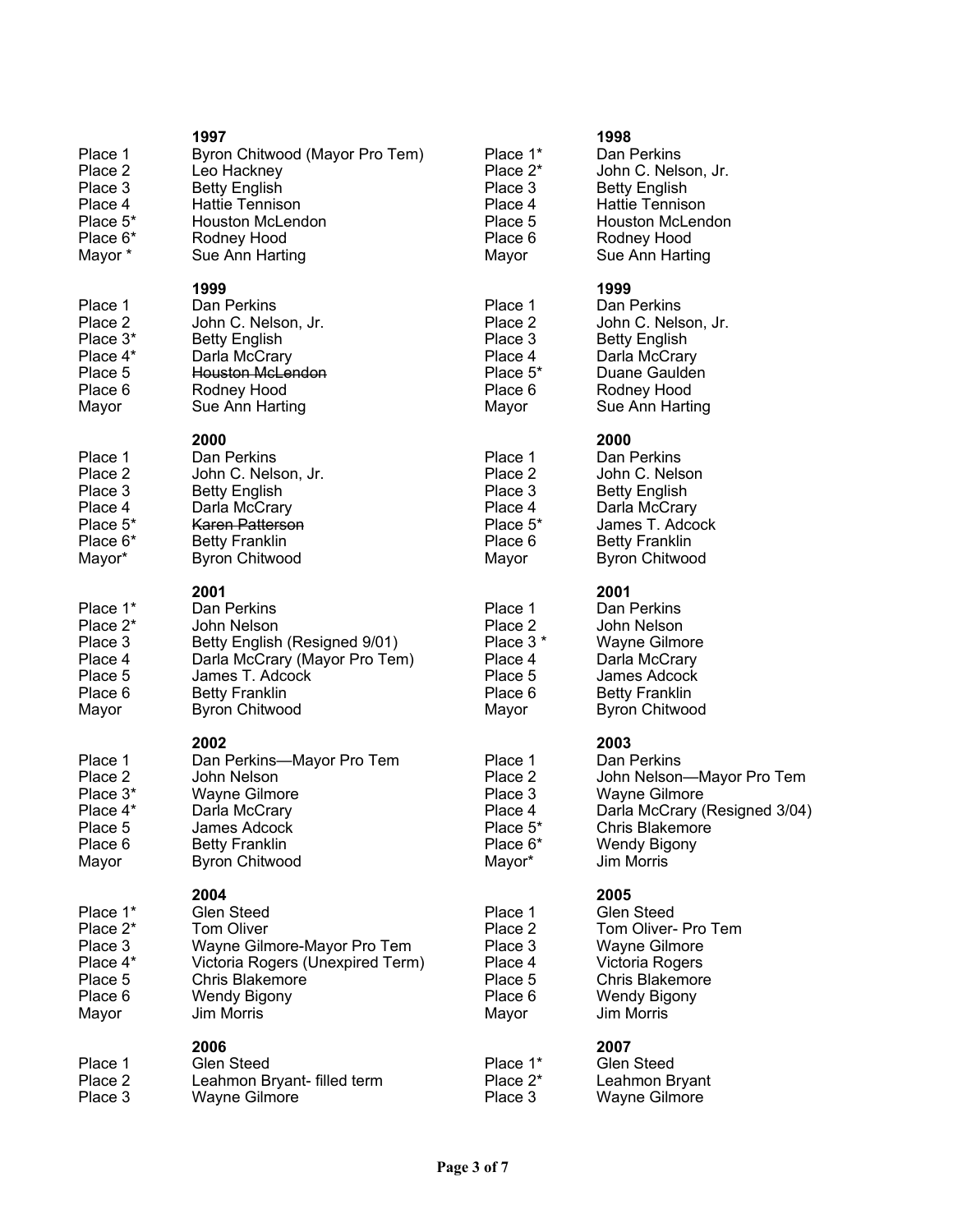| Place 4<br>Place 5*<br>Place 6*<br>Mayor*                                             | Victoria Rogers<br>Chris Bracken<br><b>Fred Thomas</b><br>Thomas B. Oliver                                                                                              | Place 4<br>Place 5<br>Place 6<br>Mayor                                                 | Victoria Rogers<br>Chris Bracken<br>Fred Thomas (Died 12/23/2020)<br>Thomas B. Oliver                                                               |
|---------------------------------------------------------------------------------------|-------------------------------------------------------------------------------------------------------------------------------------------------------------------------|----------------------------------------------------------------------------------------|-----------------------------------------------------------------------------------------------------------------------------------------------------|
| Place 1<br>Place 2<br>Place 3*<br>Place 4*<br>Place 5<br>Place 6<br>Mayor             | 2008<br><b>Glen Steed</b><br>Leahmon Bryant<br>Doug Roszhart<br>Hattie Tennison<br>Bryan Herrin-(Unexpired Term)<br>Betty Franklin (Unexpired Term)<br>Thomas B. Oliver | Place 1<br>Place 2<br>Place 3<br>Place 4<br>Place 5 <sup>*</sup><br>Place 6*<br>Mayor* | 2009<br><b>Glen Steed</b><br>Leahmon Bryant<br>Doug Roszhart<br>Hattie Tennison<br><b>Bryan Herrin</b><br><b>Betty Franklin</b><br>Thomas B. Oliver |
| Place 1*<br>Place 2*<br>Place 3<br>Place 4<br>Place 5<br>Place 6<br>Mayor             | 2010<br>Dan Perkins<br>Joseph Perks<br>Doug Roszhart<br><b>Hattie Tennison</b><br><b>Bryan Herrin</b><br><b>Betty Franklin</b><br>Thomas B. Oliver                      | Place 1<br>Place 2<br>Place 3*<br>Place 4*<br>Place 5<br>Place 6<br>Mayor              | 2011<br>Dan Perkins<br>Joseph Perks<br>Jeff Dailey<br>Velma Del Bosque-Hobdy<br><b>Bryan Herrin</b><br><b>Betty Franklin</b><br>Thomas B. Oliver    |
| Place 1<br>Place 2<br>Place 3<br>Place 4<br>Place 5 <sup>*</sup><br>Place 6*<br>Mayor | 2012<br>Dan Perkins<br>Joseph Perks<br>Jeff Dailey<br>Velma Del Bosque-Hobdy<br>Renee Francey<br>Sandra Linson-Bell<br><b>Steve Reid</b>                                | Place 1*<br>Place $2^*$<br>Place 3<br>Place 4<br>Place 5<br>Place 6<br>Mayor           | 2013<br>Dan Perkins<br>James R.<br><b>Jeff Dailey</b><br>Velma Del Bosque-Hobdy<br>Renee Francey<br>Sandra Linson-Bell<br><b>Steve Reid</b>         |
| Place 1<br>Place 2<br>Place 3*<br>Place 4*<br>Place 5<br>Place 6<br>Mayor             | 2014<br>Dan Perkins (Ran for Mayor in 2015)<br>James R. Evans<br>Jeff Dailey<br><b>Holly Gotcher</b><br>Renee Francey<br>Sandra Linson-Bell<br><b>Steve Reid</b>        | Place 1*<br>Place 2<br>Place 3<br>Place 4<br>Place 5*<br>Place 6*<br>Mayor*            | 2015<br>Jerry R. Ransom<br>James R. Evans<br>Jeff Dailey<br><b>Holly Gotcher</b><br><b>Brent Money</b><br>Cedric Dean<br>David L. Dreiling          |
| Place 1*<br>Place 2*<br>Place 3<br>Place 4<br>Place 5<br>Place 6<br>Mayor             | 2016<br>Jerry J. Ransom<br>James R. Evans<br>Jeff Dailey<br><b>Holly Gotcher</b><br><b>Brent Money</b><br>Cedric Dean<br>David L. Dreiling                              | Place 1<br>Place 2<br>Place 3*<br>Place 4<br>Place 5<br>Place 6<br>Mayor               | 2017<br>Jerry J. Ransom<br>James R. Evans<br>John Turner<br><b>Holly Gotcher</b><br><b>Brent Money</b><br>Cedric Dean<br>David L. Dreiling          |
| Place 1<br>Place 2<br>Place 3<br>Place 4<br>Place 5<br>Place 6                        | 2018<br>Jerry J. Ransom<br>James R. Evans<br>Jeff Dailey<br><b>Holly Gotcher</b><br><b>Brent Money</b><br>Cedric Dean                                                   | Place 1<br>Place 2*<br>Place 3<br>Place 4<br>Place 5<br>Place 6                        | 2019<br>Jerry J. Ransom<br>Al Atkins<br>John Turner<br><b>Holly Gotcher</b><br><b>Brent Money</b><br>Cedric Dean                                    |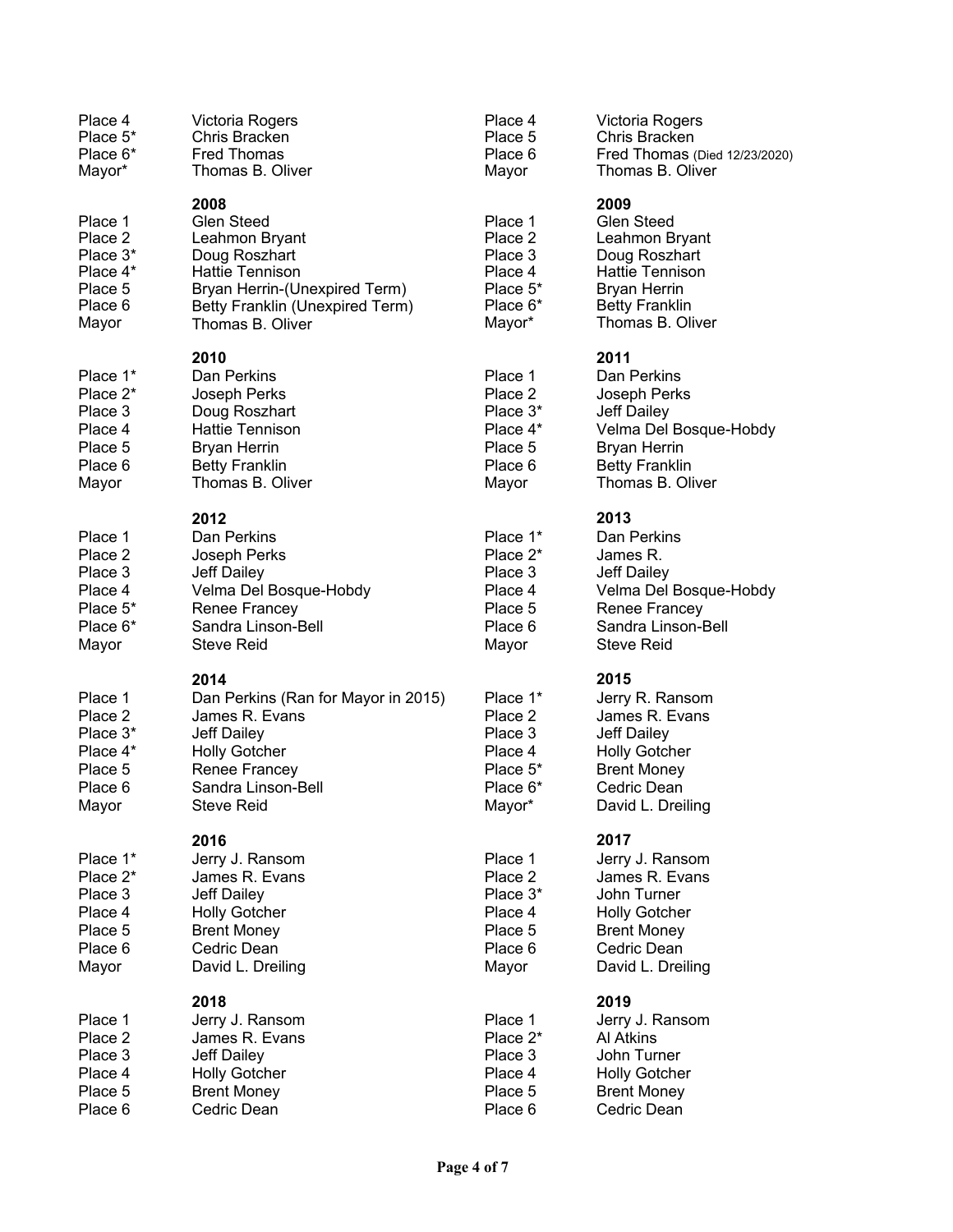| Mayor                                                                   | David L. Dreiling                                                                                                                      | Mayor                                                                        | David L. Dreiling                                                                                                                                |
|-------------------------------------------------------------------------|----------------------------------------------------------------------------------------------------------------------------------------|------------------------------------------------------------------------------|--------------------------------------------------------------------------------------------------------------------------------------------------|
|                                                                         | 2020 May election postponed till Nov.                                                                                                  |                                                                              | 2020 November                                                                                                                                    |
| Place 1<br>Place 2<br>Place 3<br>Place 4<br>Place 5<br>Place 6<br>Mayor | Jerry J. Ransom<br>Al Atkins<br>John Turner<br><b>Holly Gotcher</b><br><b>Brent Money</b><br>Cedric Dean<br>David L. Dreiling          | Place 1<br>Place 2<br>Place $3^*$<br>Place 4*<br>Place 5<br>Place 6<br>Mayor | Jerry J. Ransom<br>Al Atkins<br>Kristen Washington<br><b>Tim Kruse</b><br><b>Brent Money</b><br>Cedric Dean<br>David L. Dreiling                 |
|                                                                         | 2021 May                                                                                                                               |                                                                              | 2022 May                                                                                                                                         |
| Place 1<br>Place 2<br>Place 3<br>Place 4<br>Place 5<br>Place 6<br>Mayor | <b>Terry Thomas</b><br>Al Atkins<br>Kristen Washington<br><b>Tim Kruse</b><br><b>Ben Collins</b><br>Kenneth Freeman<br>Jerry J. Ransom | Place 1<br>Place 2<br>Place 3<br>Place 4<br>Place 5<br>Place 6<br>Mayor      | <b>Terry Thomas</b><br><b>Byron Taylor</b><br>Kristen Washington<br><b>Tim Kruse</b><br><b>Ben Collins</b><br>Kenneth Freeman<br>Jerry J. Ransom |

### **CITY MANAGERS**

| Henry B. Nabors           | $07/01/1954 - 04/15/1957$ (Interim - Neel)            |
|---------------------------|-------------------------------------------------------|
| <b>Guy McCraw</b>         | 06/15/1957 - 01/01/1959 (Interim - Neel)              |
| <b>Chester Peterson</b>   | 04/20/1959 - 09/01/1961 (Interim - Neel)              |
| Ervin Neel                | $01/02/1962 - 04/30/1968$                             |
| Doug Driggers             | 05/06/1968 - 01/24/1969 (Interim - Koenig)            |
| Ed Wagoner                | 06/01/1969 - 10/01/1972 (Interims - Jarrell & Wisdom  |
| James E. DeBerry          | 01/01/1973 - 12/31/1975 (Interim - Wisdom)            |
| Jerry Wisdom              | 03/01/1976 - 04/06/1979                               |
| Henry B. Nabors           | 04/09/1979 - 04/15/1980                               |
| <b>Bill Dashner</b>       | 04/15/1980 - 07/28/1982 (Interim - Carden)            |
| Kenneth O. White          | 10/01/1982 - 10/31/1985 (Interims - Powers & McKamie) |
| William Cook              | 04/15/1985 - 08/31/1989 (Interim - White)             |
| <b>Edward Thatcher</b>    | 09/18/1989 - 06/30/2003                               |
| Karen Daly                | 10/20/2003 - 01/23/2007 (Interim - Barry Robinson)    |
| Steven J. Alexander       | 08/06/2007 - 05/14/2013                               |
| Massoud Ebrahim           | 08-13-2013 - 03/21/2018                               |
| Summer Spurlock (Interim) | 03/22/2018 - 06/12/2018                               |
| <b>Summer Spurlock</b>    | 06/12/2018 -                                          |
|                           |                                                       |

# **MAYORS**

| P.H.W. Spencer | 1881-1882 |
|----------------|-----------|
| A.F. Clements  | 1882-1884 |
| B.D. Martin    | 1884-1886 |
| W.G. Perkins   | 1886-1890 |
| R.L. Porter    | 1890-1892 |
| T.E. Byrd      | 1892-1894 |
| W.G. Perkins   | 1894-1896 |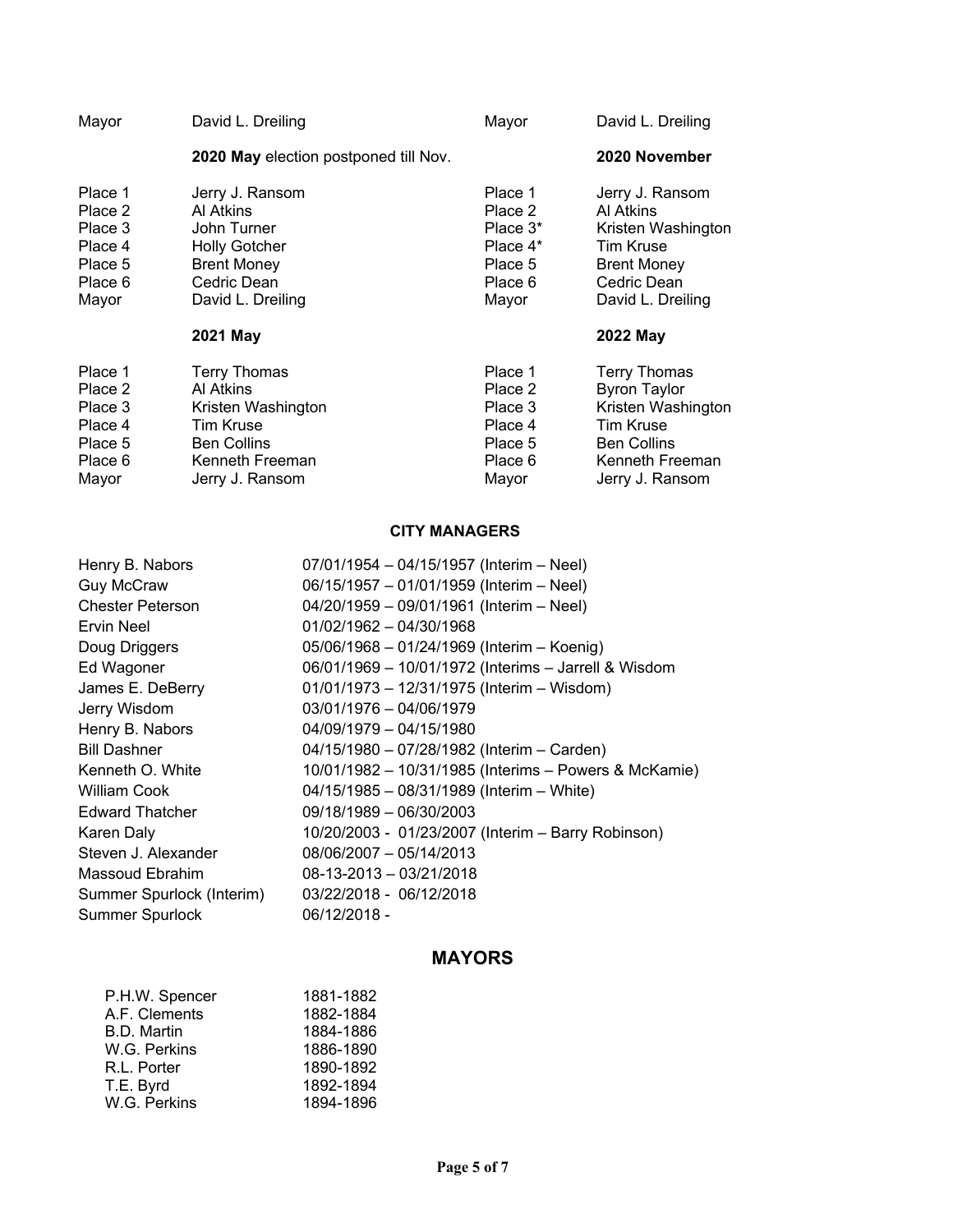| R.M. Chapman              | 1896-1904                                                     |
|---------------------------|---------------------------------------------------------------|
| A.H. Hefner               | 1904-1906                                                     |
| Joseph Nichols            | 1906-1910                                                     |
| T.E. Byrd                 | 1910-1912                                                     |
| R.M. Chapman              | 1912-1918                                                     |
| Thomas W. Thompson        | 1918-1920                                                     |
| Joseph F. Nichols         | 1920-1924                                                     |
| Paul G. Thompson          | 1924-1928                                                     |
| Joseph F. Nichols         | 1928-1932                                                     |
| A.S. Moore                | 1932-1936                                                     |
| F.N. Sockwell             | 1936-1937 (Died 12/22/1937)                                   |
| Mrs. F. N. Sockwell       | Jan. 1938 April 1938                                          |
| A.S. Moore                | April 1938-1939 (Died 08/19/1939)                             |
| Mrs. A.S. Moore           | 1939-1940                                                     |
| J.W. Barlow               | 1940-1943 (Died 07/05/1943)                                   |
| Mrs. J.W. Barlow          | 1943-1944                                                     |
| Garnett S. Lee            | 1944-1948                                                     |
| Sims Beene                | 1948-1950                                                     |
| John Miller               | 1950-1954                                                     |
| <b>Emmett B. Sorrells</b> | 4/10/1954 - 8/20/1957 (Began City Manager form of Government) |
| <b>Gus Morris</b>         | 09/03/1957 - 04/10/1958                                       |
| <b>Ed Rutherford</b>      | 04/10/1958 - 04/11/1962                                       |
| <b>Murray Pickens</b>     | 04/11/1962 - 04/15/1964                                       |
| Roy L. Warren, Jr.        | 04/15/1964 - 04/10/1968                                       |
| Sybil Maddox (Williams)   | 04/10/1968 - 02/19/1969                                       |
| <b>Fletcher Warren</b>    | 04/09/1969 - 05/06/1970                                       |
| John E. Wilkins, Jr.      | 05-06-1970 - 12/03/1970                                       |
| Joe. L. Ramsey            | 12/03/1970 - 04/16/1973                                       |
| <b>Charles Sivley</b>     | 04/16/1973 - 04/14/1976                                       |
| John T. Griffin           | 04/14/1976 - 04/13/1977                                       |
| Kenneth N. Linden         | 04/13/1977 - 04/12/1978                                       |
| William F. "Bill" Elkins  | 04/12/1978 - 05/05/1982                                       |
| Joe. B. Gibson            | 05/05/1982 - 05/01/1983                                       |
| Leo Hackney               | 04/26/1983 - 05/14/1985                                       |
| Bill F. Morgan            | 05/14/1985 - 05/04/1991 (First Elected At-Large)              |
| Everett B. Gladding       | 05/04/1991 - 03/13/1994 (Died While in Office)                |
| Leo Hackney               | 03-13-1994 - 05/10/1994                                       |
| Sue Ann Harting           | 05/10/1994 - 05/06/2000                                       |
| <b>Byron Chitwood</b>     | 05/06/2000 - 05/02/2003                                       |
| <b>Jim Morris</b>         | 05/02/2000 - 05/23/2006                                       |
| Thomas B. Oliver          | 05/23/2006 - 05/22/2012                                       |
| <b>Steve Reid</b>         | 05/22/2012 - 05/09/2015                                       |
| David L. Dreiling         | 05/09/2015 - 05/11/2021                                       |
| Jerry J. Ransom           | $05-11-2021 -$                                                |
|                           |                                                               |
|                           | <b>CITY SECRETARIES</b>                                       |
| W.A. Frazer               | 1910                                                          |
| Mrs. A. H. Benton         | 1923                                                          |
| J.O. Willman              | Nov 1923                                                      |
|                           |                                                               |
| Mord Hale                 | 1933                                                          |
| Mrs. Oscar Long           | 1947-                                                         |
| Kathleen Blalack          | 1956-1959                                                     |
| Mrs. W.B. Barnett         | 1959-1967                                                     |
| Irene Wilson              | 1968-1983                                                     |
| Pat Adams                 | 1983-1992                                                     |